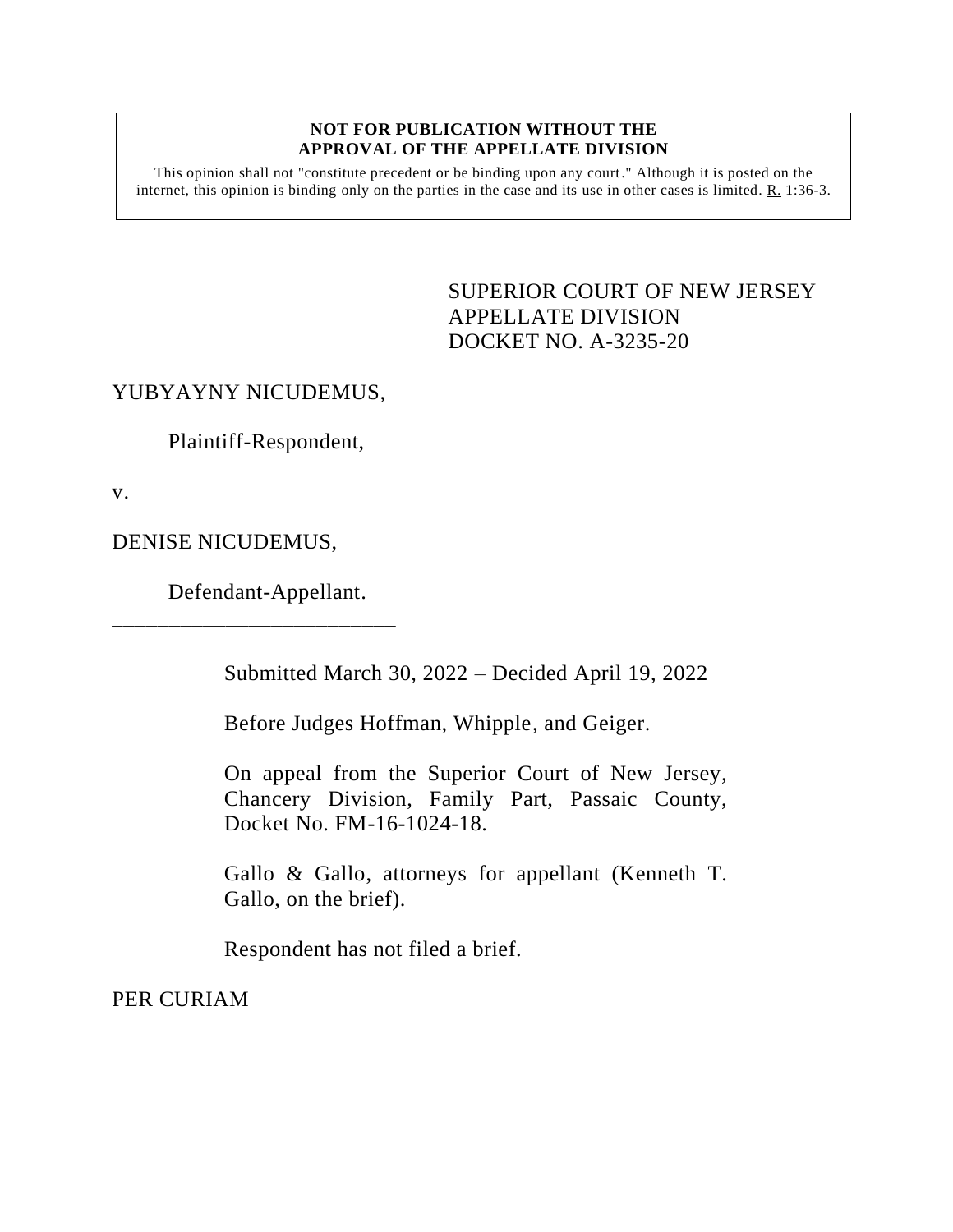Defendant Denise Nicudemus appeals the July 2, 2021 Family Part order enforcing the parties' Property Settlement Agreement (PSA) regarding parenting time for plaintiff Yubyayny Nicudemus.

The parties married on March 4, 2002, and had a daughter born in July 2009. They divorced on September 25, 2019, entering into a PSA, which provided for joint legal custody with defendant as the parent of primary residence. Plaintiff is active in the United States military and is currently stationed in Belgium.

On May 27, 2021, plaintiff moved to enforce portions of the PSA. Defendant was served with the motion papers via the United States Postal Service (USPS) on June 1, 2021, at 4:55 p.m., but asserts she did not receive the motion until June 6 or 7. She hired counsel on Saturday, June 19, then filed an untimely opposition. Thus, the court treated the motion as unopposed and on July 2, the court granted plaintiff's motion without argument and without considering defendant's opposition. The order stated that it "enforce[d] the parties' [PSA], specifically Article II: The Child, paragraph 2.9. Regular Parenting Time Schedule, allowing the [p]laintiff to have summer parenting time in Belgium beginning immediately." The PSA as enforced entitled plaintiff to forty-two days of makeup parenting time from 2020, which would be arranged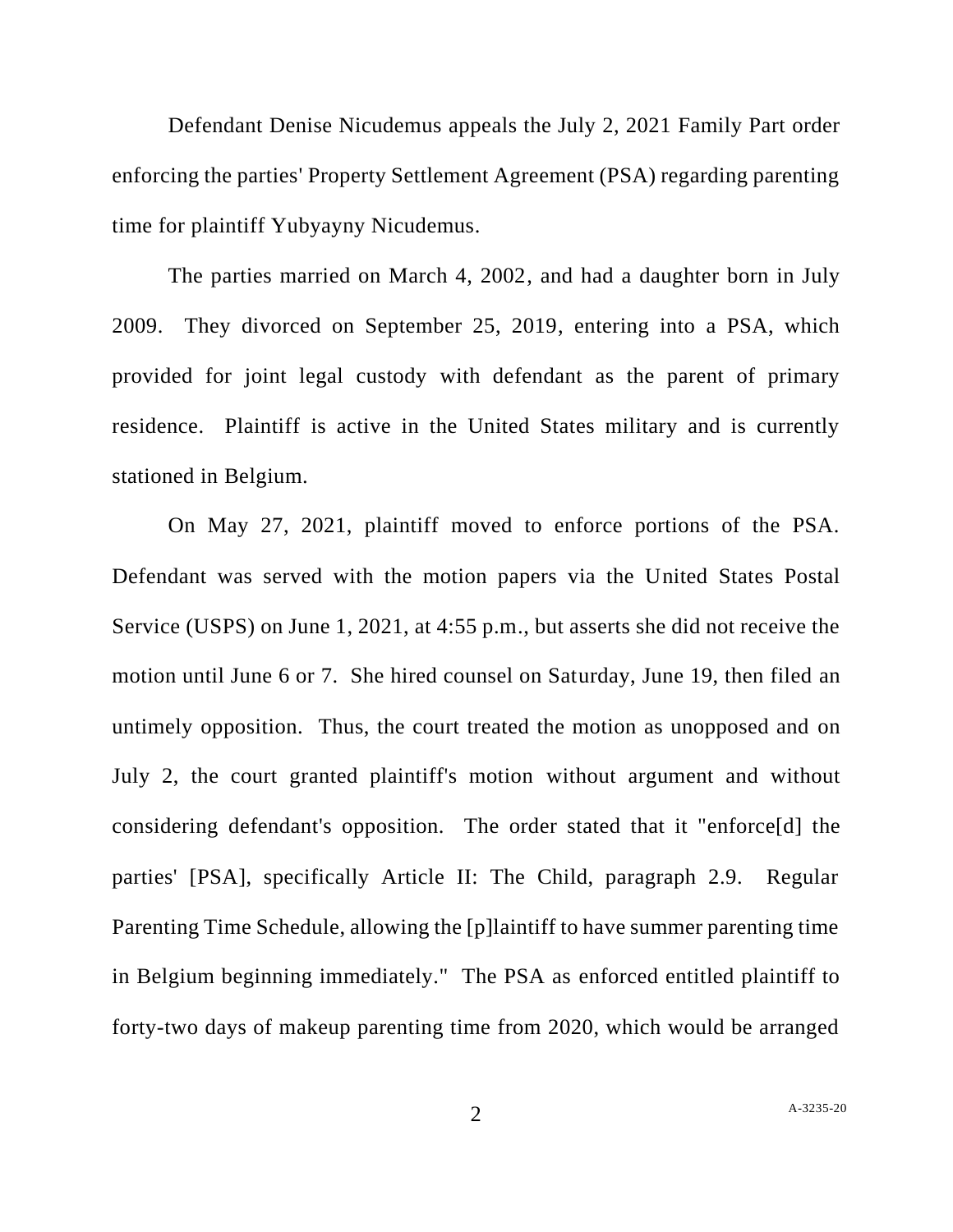by agreement of the parties; to exercise holiday parenting time at his residence; to makeup holiday parenting time for 2020 and 2021; and to FaceTime with the child for at least three times per week. The court also ordered the parties to comply with their Marital Settlement Agreement, and specifically with the provisions requiring defendant to co-parent, communicate about major decisions, and provide documents. The court ordered defendant to provide the child's passport or renew it, to stop parent alienation, and to contribute to plaintiff's counsel fees.

On July 6, 2021, defendant's counsel emailed the court asking for relaxation of court rules to consider the opposition. The same day, the court's clerk indicated that the court was not inclined to consider opposition because the court already entered an order when the motion was unopposed. The next day, on July 7, defense counsel emailed the court stating that the opposition was publicly filed before the return date and should have been considered. Counsel requested to file a motion on short notice. The clerk responded that day stating that the opposition was not considered because it was untimely under Rule 5:5- 4(c), and that motions on short notice are routinely denied; the clerk explained that the judge was on vacation so the clerk would let counsel know about the motion. The next day, on July 8, defense counsel emailed the court stating that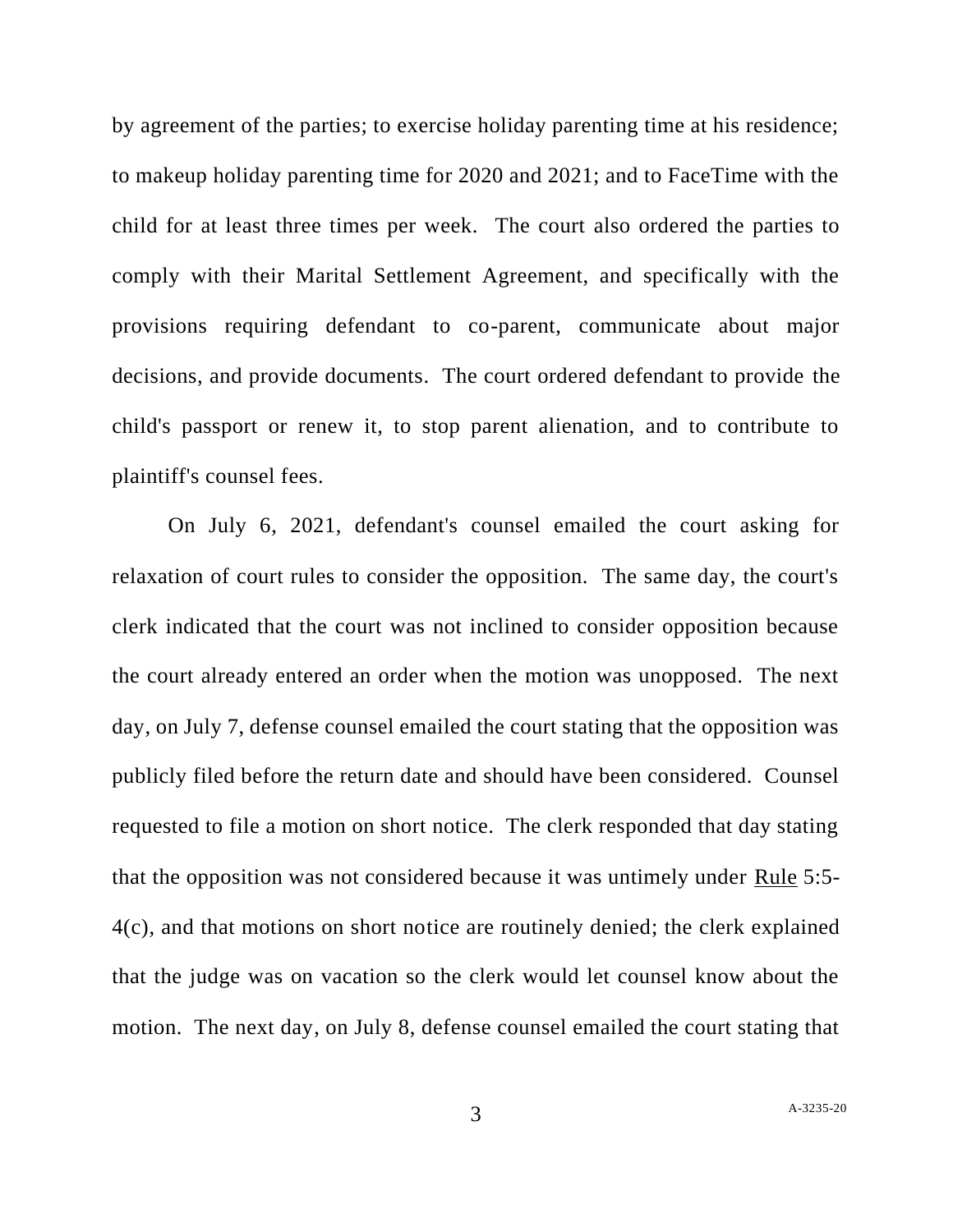defendant had not been served timely because she was served on July 6 with the motion and requested to file a motion on short notice because of due process and the child's well-being.

On July 12, defense counsel submitted a letter to the court affirming that defendant lived in a multifamily house and did not receive the motion in a timely manner. Counsel again requested the right to file a motion on short notice. Counsel asserted that passport offices were closed and not taking appointments; that the child was recently sick; that plaintiff would not communicate exactly where the child would be spending the parenting time; and that the lack of being heard was unfair. The court denied the motion on short notice, but the parties were free to file a new motion or an order to show cause.

On July 14, defense counsel moved for a stay of the July 2 order with a short notice return, and the court allowed a motion that day but without a short return. On July 14, defense counsel also filed this appeal. The motion to stay was returnable on August 27, 2021.

On July 21, defense counsel filed an order to show cause (OTSC) for emergent relief to stay the July 2 order. Defendant asserted that she received the motion on June 6 or 7 but likely June 7 because she gets mail on Mondays. Defendant asserted plaintiff had not had overnights with his daughter since 2019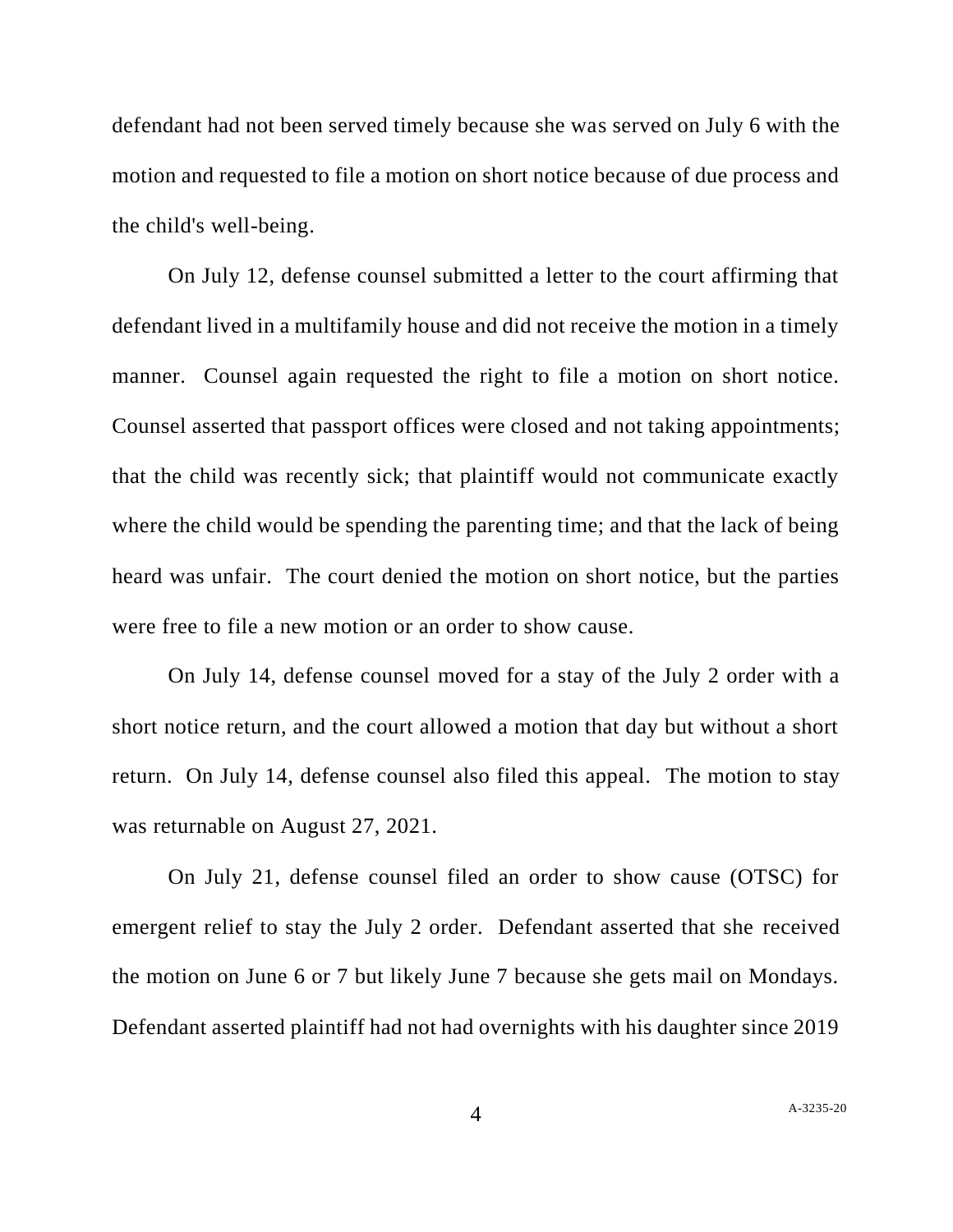because he is stationed in Belgium with the military; that the Centers for Disease Control and Prevention (CDC) advised against traveling to Belgium, especially without a vaccination, and that the child was not vaccinated; that the child has expressed fear, anxiety, and a lack of desire of wanting to go to a foreign place with her father; and that the child does not want to speak to her father.

Defense counsel included a letter brief in support of the OTSC asserting the same facts and arguing that they satisfied the standard for preliminary injunctive relief adopted in Crowe v. DeGoia, 90 N.J. 126, 132-34 (1986). Counsel asserted due process violations for untimely service and for the inability to oppose before the return date, and that it was more likely than not the court would overturn the order after hearing the defendant. Finally, counsel argued the hardship weighed in favor of a stay because plaintiff can visit in New Jersey and can FaceTime without interruption, but the child would experience harm and risk of COVID-19 by leaving the country while the order "gets decided on the merits down the road."

The court denied defendant's OTSC, because defendant "failed in its burden to allege sufficient facts that would rise to the threshold of substantial, immediate, and irreparable harm . . . to the child on the grounds stated in Crowe . . . ." In its attached statement of reasons, the court elaborated that plaintiff's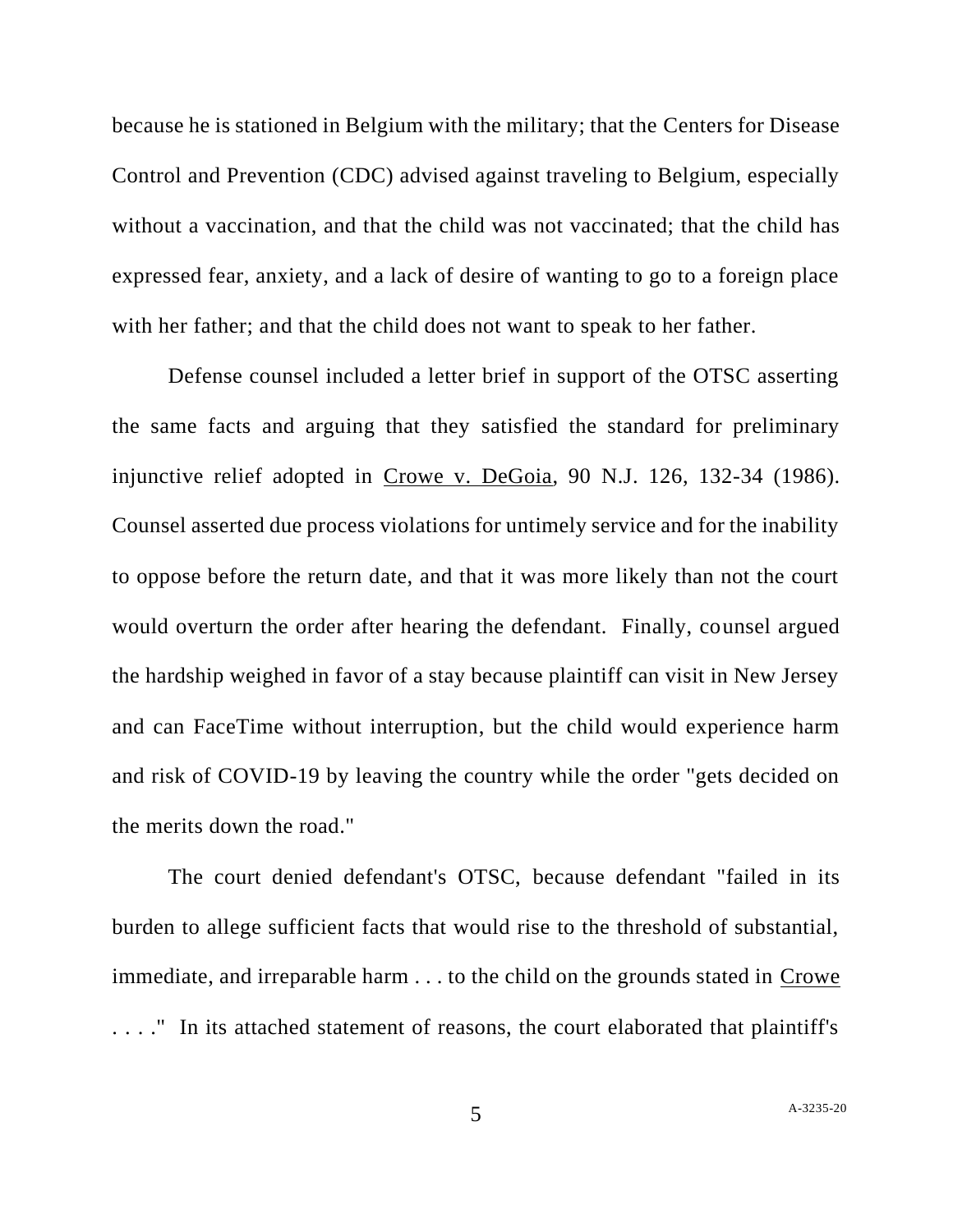application was only to enforce the parenting schedule agreed to in the PSA and that defendant's motion was only to stay the order, i.e., the PSA would still be in effect even with a stay of the July 2 order. Defendant did not ask to suspend or modify the PSA. Further, defendant did not include the referenced CDC guidelines about Belgium or other evidence of increased risk of COVID-19 in Belgium. The court did not find evidence that plaintiff had willfully or intentionally refused to see the child before; rather, COVID-19 and the breakdown of communication between the parties contributed to the missed time.

Pursuant to Rule 2:5-1(b), on July 30, the court issued a thorough written opinion with findings of facts and conclusions of law after defendant filed this appeal. The court further elaborated on the procedural history. Pursuant to Rule 5:5-4(c), plaintiff's motion was returnable on June 25 with opposition or crossmotion due on June 10, but defendant hired counsel on June 19 and filed an opposition on June 22. The court entered an order on July 2 and emailed it to plaintiff's counsel. On July 6, the court received a courtesy copy of defendant's opposition, asking to be considered, which the court denied because it already entered the unopposed motion, but that defendant could file a new motion or OTSC. The court rejected defendant's argument that opposition should be heard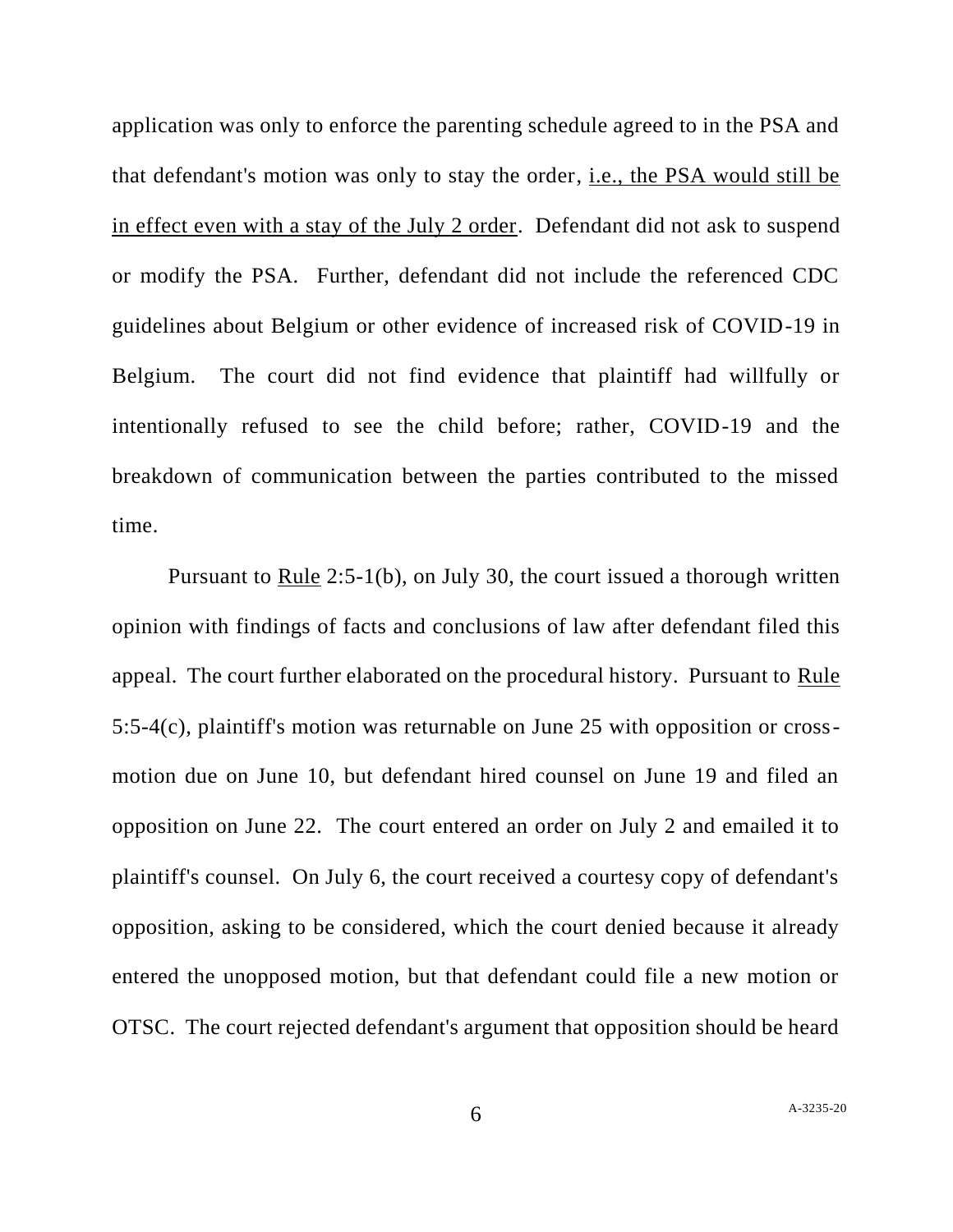before a motion is returnable but after the fifteen days to motion or oppose under Rule 5:5-4(c). Defendant requested a notice of motion on short notice to consider the opposition, which the court denied as not provided for in the court rules.

The court continued with the following pertinent findings of facts as to the PSA: the parties shall consult and discuss decisions for important matters and have access to records regarding the same; the parties shall not act to alienate the child or color the child's attitude to the other party; the parties shall have reasonable telephone contact with the child; the parties agreed to a unique and detailed parenting schedule, which entitled plaintiff to thirty-five days of parenting time in odd summers and forty-two days of parenting time in even summers and to have parenting time outside of New Jersey and which included an agreement to remain flexible overall, with holidays, and with plaintiff's duty locations; and the parties agreed that the defaulting party shall pay necessary and reasonable court costs to enforce said provisions.

The court also elaborated on the following conclusions of law. Defendant's opposition was filed after the fifteen days permitted in Rule 5:5- 4(c), thus it was untimely and the court need not consider it. Defendant's due process rights were not violated because plaintiff's counsel certified he mailed a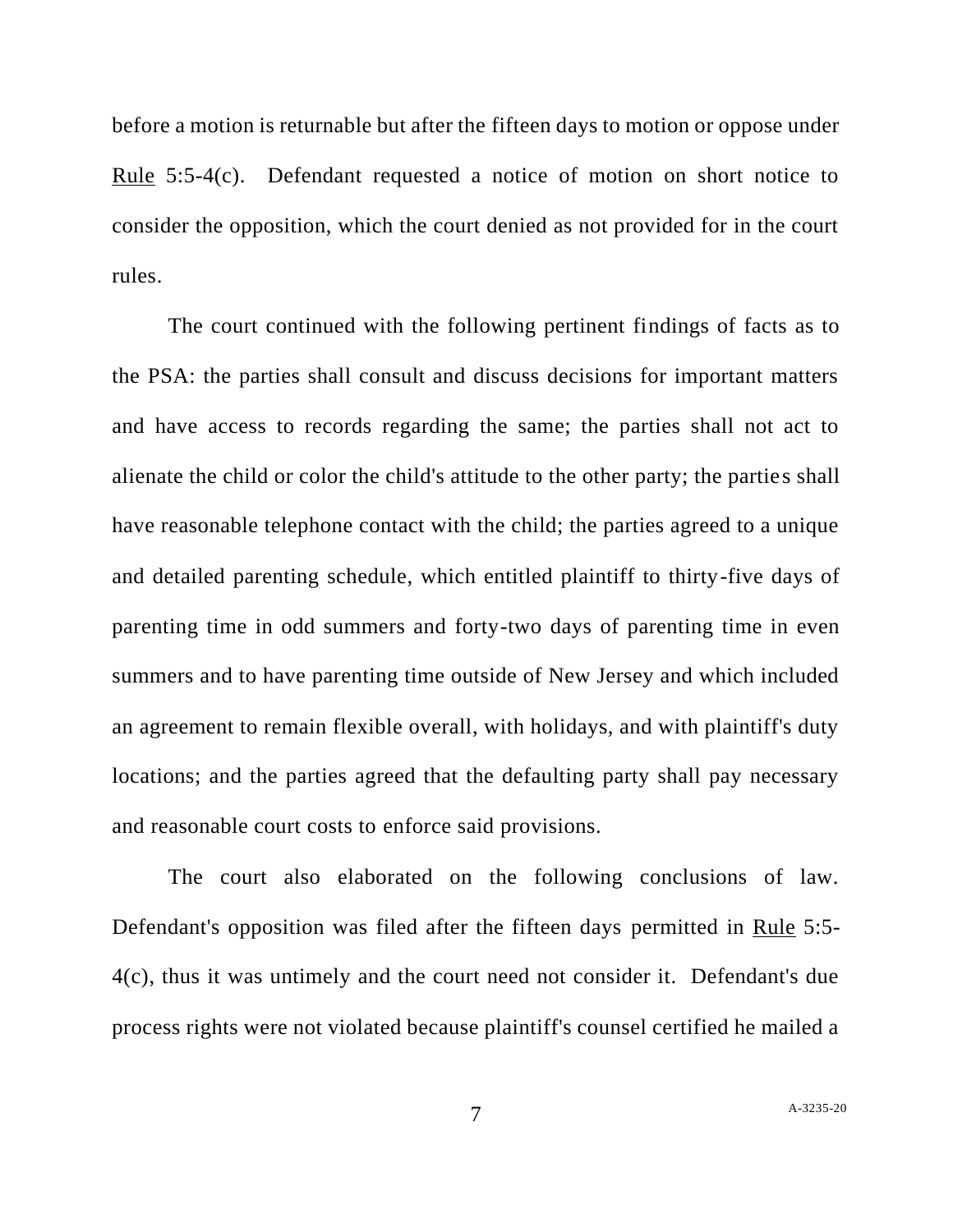copy on May 27; defendant did not dispute the mailing address; Rule 1:5-4(b) considers service complete on the day of mailing; and the USPS tracking number showed delivery on June 1, 2021, at 4:55 p.m.

Further, the court reiterated that: plaintiff applied only to enforce provisions; neither party filed to substantially modify or suspend the PSA; and the July 2 order only enforced specific provisions. The court found no reason to not enforce the provisions: the parties agreed to co-parent and communicate; one-and-a-half hours of FaceTime per week was "reasonable"; the PSA allowed for parenting time outside of New Jersey; there was no proof of increased COVID-19 risk in Belgium; plaintiff would arrange and pay for half the transportation for this time outside New Jersey; the agreed-to parenting time had not happened in the summer and holidays in 2020 due to COVID-19 with no proof the lack of time occurred because plaintiff willfully or intentionally refused to exercise his time; and plaintiff was entitled to makeup parenting time.

The court noted that "[t]he specificity of their parenting time arrangement suggests that the parties acknowledged and understood the nature of [p]laintiff's career and the need for flexibility, which puts them, and not the [c]ourt, in the best position to establish a mutually agreed upon plan to makeup [p]laintiff's parenting time." The court concluded the schedule was silent as to where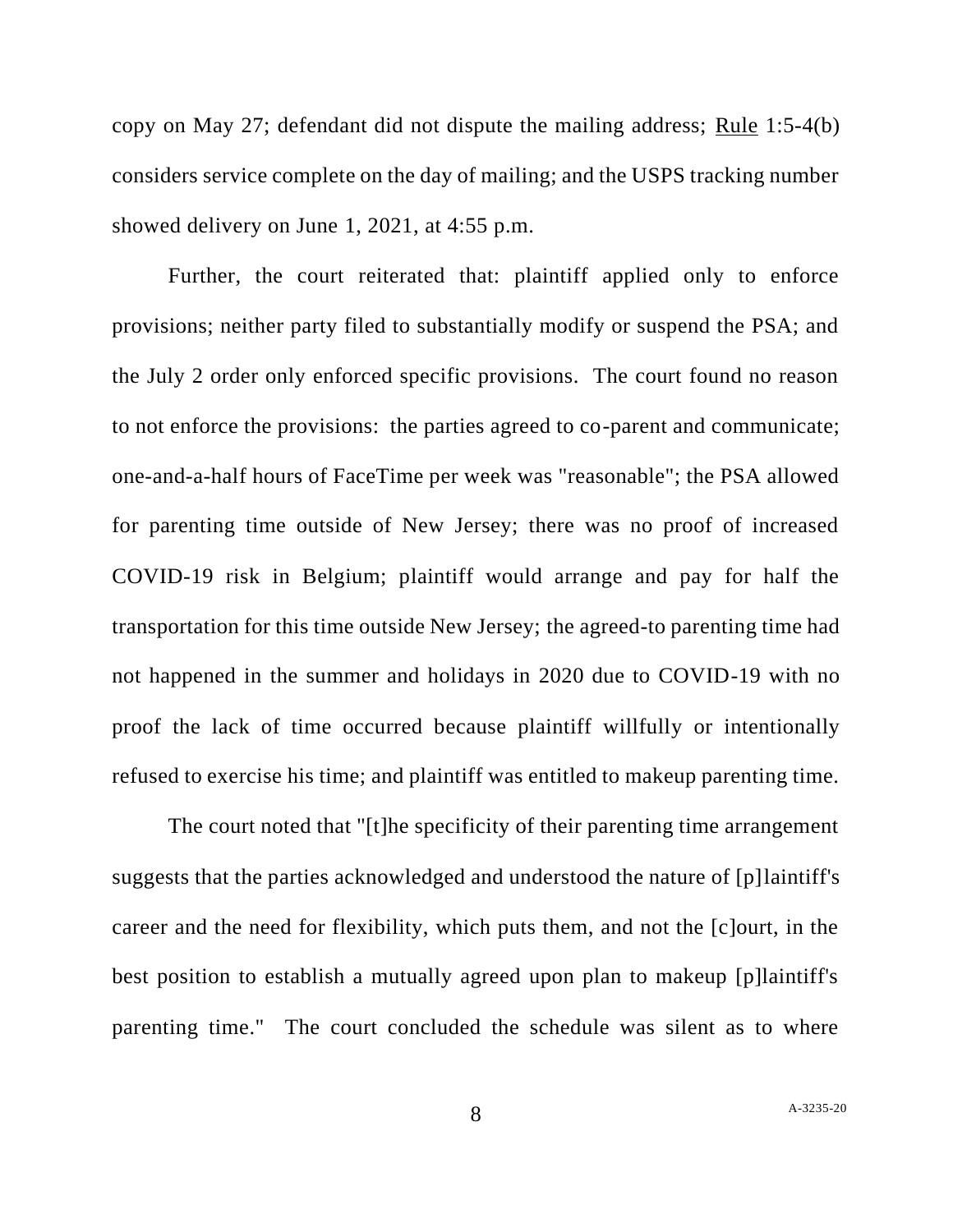holiday parenting time should occur, so the court, sua sponte, modified the PSA to reflect time at plaintiff's residence rather than New Jersey specifically. The court also ordered defendant to pay \$1,475.90 towards plaintiff's counsel fees.

Defendant's motion to stay the order was still returnable on August 27. Plaintiff filed a cross-motion at some point thereafter. The court substantively denied the motion to stay the July 2 order for the same reason it denied the OTSC because defendant provided the same reasons, and the court procedurally denied the motion to stay because defendant already filed an appeal of the July 2 order, and the appeal was still pending. The court further denied plaintiff's crossmotion without prejudice pending the outcome of the appeal and denied all other requested relief.

On appeal, defendant argues that the court erred by not considering her opposition, not speaking to the child, not considering the strained parental relationship, and not considering the dangers of traveling to Belgium. She asserts a plain error standard of review under Rule 2:10-2 for the court's failure to consider the opposition and the best interests of the child.

"The general rule is that findings by the trial court are binding on appeal when supported by adequate, substantial, credible evidence." Cesare v. Cesare, 154 N.J. 394, 411-12 (1998) (citing Rova Farms Resort, Inc. v. Invs. Ins. Co. of

9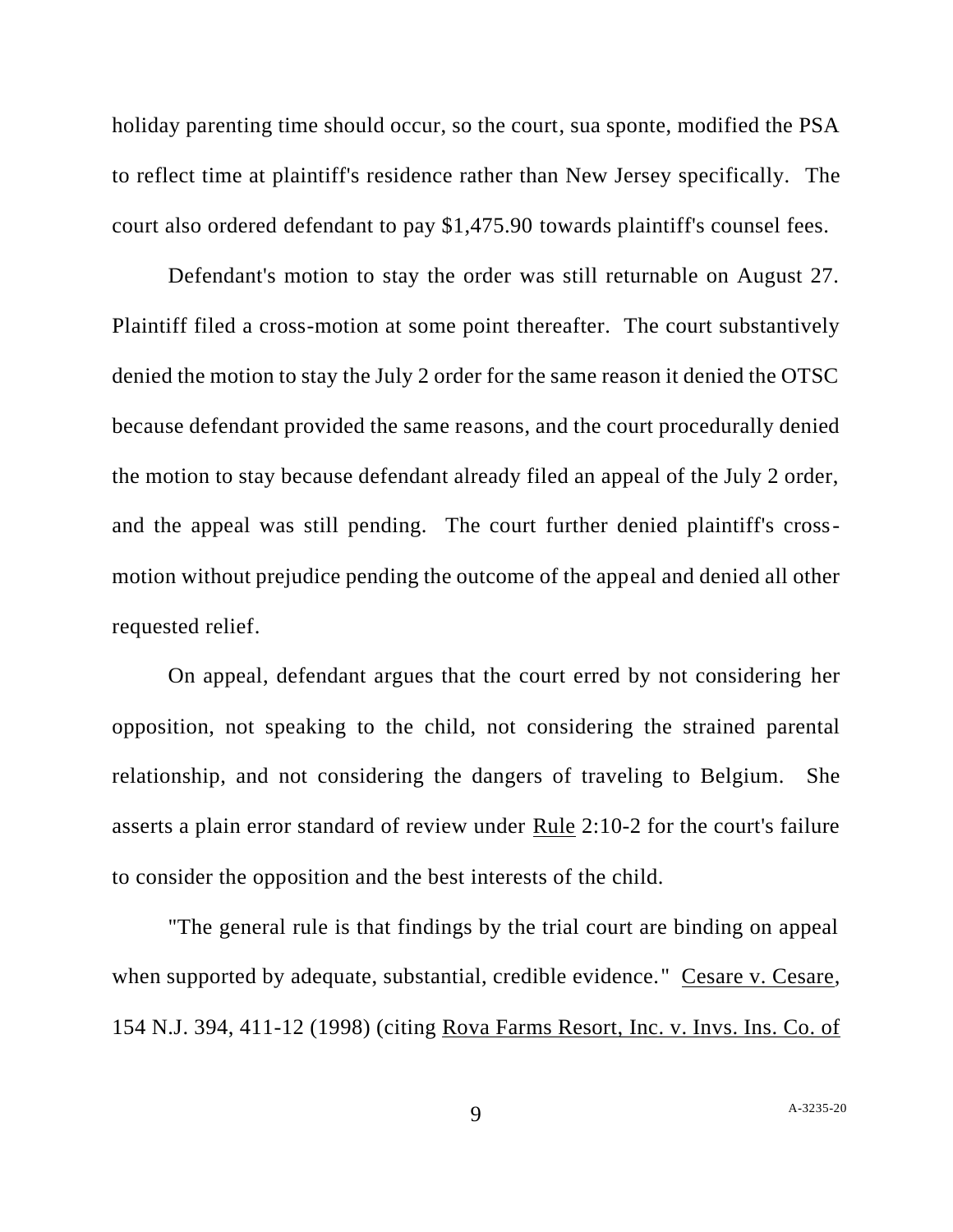Am., 65 N.J. 474, 484 (1974)). Consequently, we "should not disturb the factual findings and legal conclusions of the trial judge unless . . . [we are] convinced that they are so manifestly unsupported by or inconsistent with the competent, relevant and reasonably credible evidence as to offend the interests of justice" or when we determine the court has palpably abused its discretion. Id. at 412 (internal quotations omitted); see also Parish v. Parish, 412 N.J. Super. 39, 47 (App. Div. 2010).

Defendant's arguments miss the mark. First, because defendant did not timely oppose the July 2 order, defendant is effectively raising an issue not presented to the trial court. Generally, we cannot consider issues not presented to the trial judge. See Soc'y Hill Condo. Ass'n v. Soc'y Hill Assocs., 347 N.J. Super. 163, 177-78 (App. Div. 2002).

Second, defendant cannot show a due process violation for lack of notice or opportunity to be heard. "Fundamental to due process is providing a defendant with notice of a lawsuit and an opportunity to be heard." Franzblau Dratch, PC v. Martin, 452 N.J. Super. 486, 492 (App. Div. 2017). The court was exceedingly clear throughout its correspondence and in its amplification of reasons that defendant failed to oppose plaintiff's motion within fifteen days pursuant to Rule 5:5-4(c) and that the court relied on the service of process to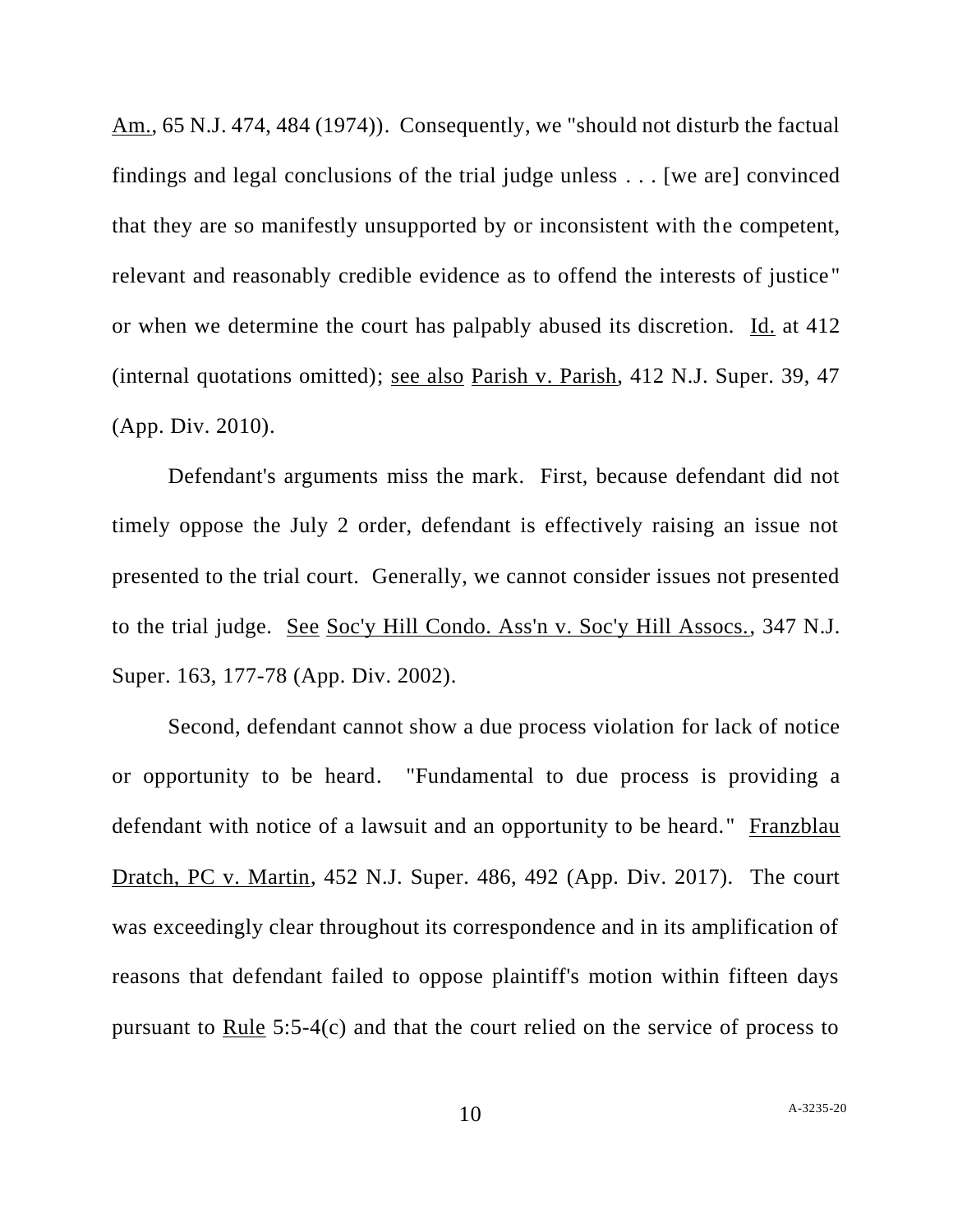determine defendant's time of notice. Moreover, defendant was ultimately "heard" on the issues through the court's subsequent consideration of her motion to stay and OTSC.

 Regardless of defendant's arguments, the court's written opinion from July 30 raised concern about the child's best interests under the PSA, so we exercise our parens patriae jurisdiction. See Impink ex rel. Baldi v. Reynes, 396 N.J. Super. 553, 562 (App. Div. 2007) (discussing parens patraie powers over a minor's estate). The court engaged in the following sua sponte analysis:

> Paragraph 2.10 established the parties' holiday parenting time schedule; however, it is silent as to where said parenting time shall occur. Accordingly, the [c]ourt modified this paragraph to allow [p]laintiff the opportunity to spend his holiday parenting time with his child at his residence, rather than being forced to spend holidays in New Jersey. The phrase 'at his residence' also accounts for any of [p]laintiff's future duty stations/residences and allows for flexibility that the parties' agreed to attempt to maintain with respect to holidays and birthdays with their child.

[(emphasis added).]

 Neither party asked for the trial court to modify the PSA nor appealed the court's modification without a best interests analysis. "Settlement agreements in matrimonial matters, being 'essentially consensual and voluntary in character, . . . [are] entitled to considerable weight with respect to their validity and